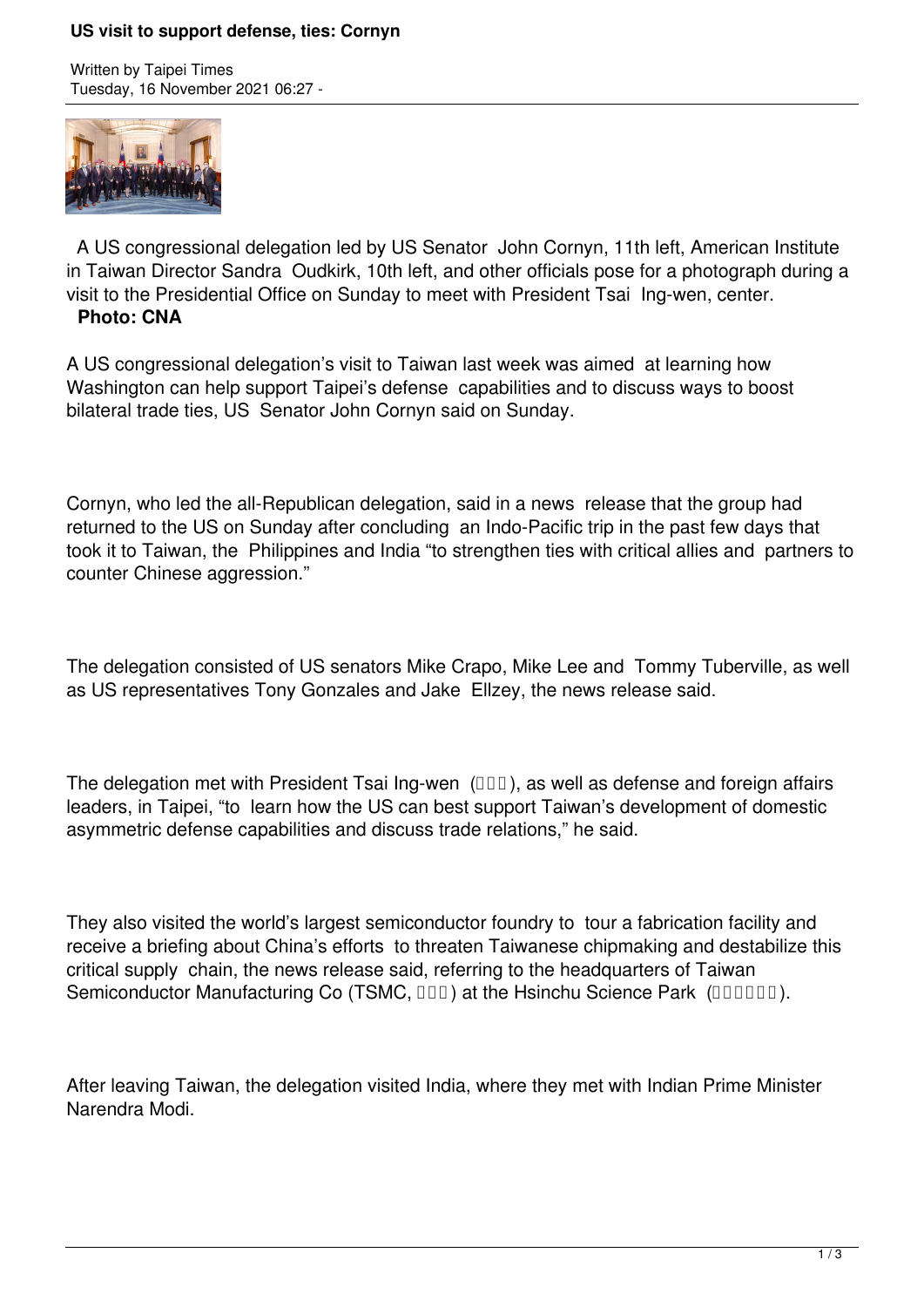## **US visit to support defense, ties: Cornyn**

Written by Taipei Times Tuesday, 16 November 2021 06:27 -

The group also met with a representative of the Dalai Lama, who spoke with the group about shared values for religious freedom and human rights, and China's repression and persecution of Tibetans, according to the press release.

"The Indo-Pacific is the largest military theater in the world, and our allies there are invaluable to ensuring we can counter China's overreach," Cornyn said.

"Our delegation was able to see firsthand the issues facing countries from mainland India to island partners in the Pacific, and I am grateful to our host nations and our servicemembers stationed there," he said.

The statement issued by Cornyn is the first time the senator made public the low-profile visit from Tuesday to Thursday last week. It was not previously announced what happened, amid rising tensions across the Taiwan Strait.

A flight tracker app showed that a US Navy C-40 Clipper military transport plane had arrived in Taiwan on Tuesday night from the Philippines, and according to reports, it was carrying the US congressional delegation.

Shortly after, the Ministry of Foreign Affairs (MOFA) confirmed the previously undisclosed visit, but declined to provide any details on the length of the delegation's stay or itinerary in Taiwan, citing the wishes of the US lawmakers.

After Cornyn made public their visit to Taiwan on Sunday, the ministry was finally able to confirm their three-day visit, saying they met with Tsai, National Security Council Secretary-General Wellington Koo ( $\Box\Box$ ), Minister of National Defense Chiu Kuo-cheng ( $\Box\Box$ ) and Deputy Minister of Foreign Affairs Harry Tseng (

They also talked with Minister of Foreign Affairs Joseph Wu  $(III)$  via videoconference instead of in person, because Wu was then undergoing a 14-day quarantine after returning from a trip to Europe, the ministry said.